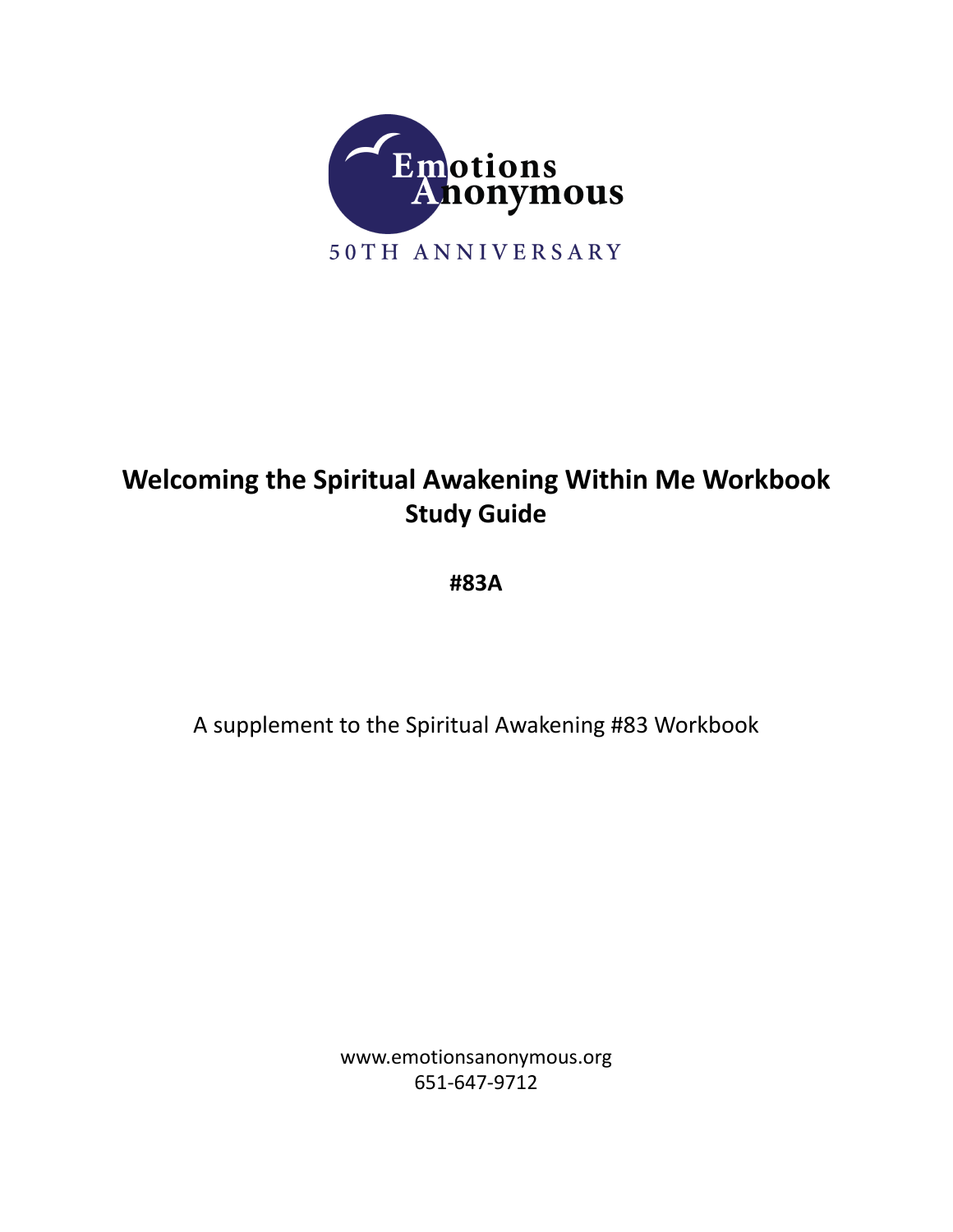EAI hosted an introduction session by telephone in 2019 in support of the newly published workbook *Welcoming the Spiritual Awakening Within Me.* You can find the recording in EAI's audio library on the website. The session was interactive and might help you prepare to start utilizing that workbook either as a group or individually.

*Welcoming the Spiritual Awakening Within Me* has a positive vision of thriving - moving beyond just surviving. The workbook goes through the 12 Steps and addresses vital recovery issues which were not covered in previous EA-approved literature including;

- Recognizing, exploring, and healing the effects of childhood trauma in working the 4th Step.
- A section exploring all family of origin roles and current roles.
- Exploration of healthy and unhealthy understandings of powerlessness.
- Exploring the new EA stages of recovery; Stabilization, Understanding, and Thriving.
- Recovering from codependent and dysfunctional relationship patterns with EA's 12 Steps.
- Powerful ways to work steps 6 through 12 which help transform negative thinking.
- Emphasizing compassion and kindness in working the 12 Steps.

### **Please consider the following:**

- ❖ Purchasing the Spiritual Awakening Within Me Workbook (#83)
- ❖ Utilizing the Spiritual Awakening #83 Workbook readings in meetings
- ❖ Hosting a new study group working through this Spiritual Awakening #83 Workbook
- ❖ Listening to the introduction session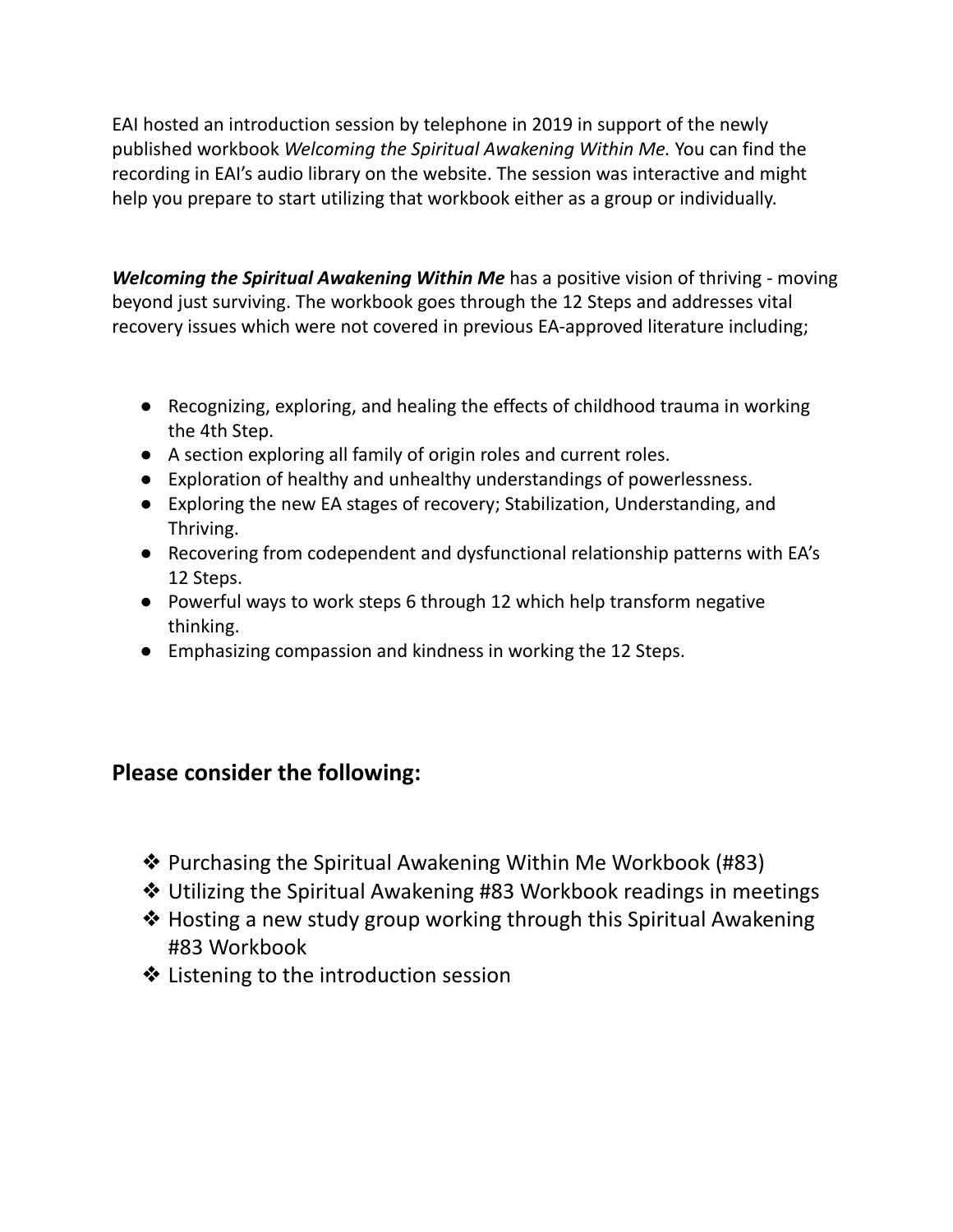## **Welcoming the Spiritual Awakening Within Me Workbook Study Schedule Guide**

| Week           | Step: Topic                                    | Pages     | EA BB Pgs      | Homework                                   |
|----------------|------------------------------------------------|-----------|----------------|--------------------------------------------|
| 1              | Welcome & Introduction                         | $5-9$     | Not Applicable | Not Applicable                             |
| $\overline{2}$ | Step 1: Recovery Stage 1                       | $10 - 15$ | 41-45          | Page 18                                    |
| 3              | Step 1: Powerlessness                          | 16-19     | Not Applicable | Practice Check In                          |
| 4              | Step 2: EA Sobriety                            | $20 - 25$ | 45-49          | Page 24                                    |
| 5              | Step 3                                         | 26-29     | 49-53          | Page 29                                    |
| 6              | Step 3: Sponsorship & Closing Recovery Stage 1 | 30-34     | Not Applicable | Page 33                                    |
| $\overline{7}$ | Step 4: Recovery Stage 2                       | 35-40     | 53-57          | Start Inventory                            |
| 8              | Step 4: Dysfunctional Family Typical Roles     | 41-45     | Not Applicable | Finish Inventory & Page 43                 |
| 9              | Step 4: Your Family Roles                      | 46-50     | Not Applicable | Page 47                                    |
| 10             | Step 5 & Plateaus & Slips                      | 51-56     | 57-60          | Page 54                                    |
| 11             | Step 6                                         | 57-61     | 61-62          | Page 61                                    |
| 12             | Step 6: Changing Negative/Obsessive Thinking   | 62-64     | Not Applicable | Page 63                                    |
| 13             | Step 7                                         | 65-70     | 63-65          | Page 70                                    |
| 14             | Step 7: Mental Illness                         | 71        | Not Applicable | Practice Page 70                           |
| 15             | Step 8                                         | 72-76     | 65-68          | Page 75 & Page 76                          |
| 16             | Step 8: Codependency                           | 77-83     | Not Applicable | Write Amends List, Page 81 &<br>Page 82    |
| 17             | Step 9: Recovery Stage 3                       | 84-87     | 68-71          | Page 87                                    |
| 18             | Step 9: Forgiving Self & Others                | 88-91     | Not Applicable | Plan Amends                                |
| 19             | Step 10                                        | 92-100    | 71-74          | Page 99                                    |
| 20             | Step 10: The Four A's                          | 101-104   | Not Applicable | Page 103                                   |
| 21             | Step 11                                        | 105-108   | 74-78          | Page 108                                   |
| 22             | Step 11: Wholeness                             | 109-111   | Not Applicable | Read Page 133                              |
| 23             | Step 12                                        | 112-118   | 78-82          | Page 118                                   |
| 24             | Step 12: Awakened Living & Closing             | 119-124   | Not Applicable | Gratitude Journal & How Will<br>You Serve? |

### EA's Big Book Related Pages = EA BB Pgs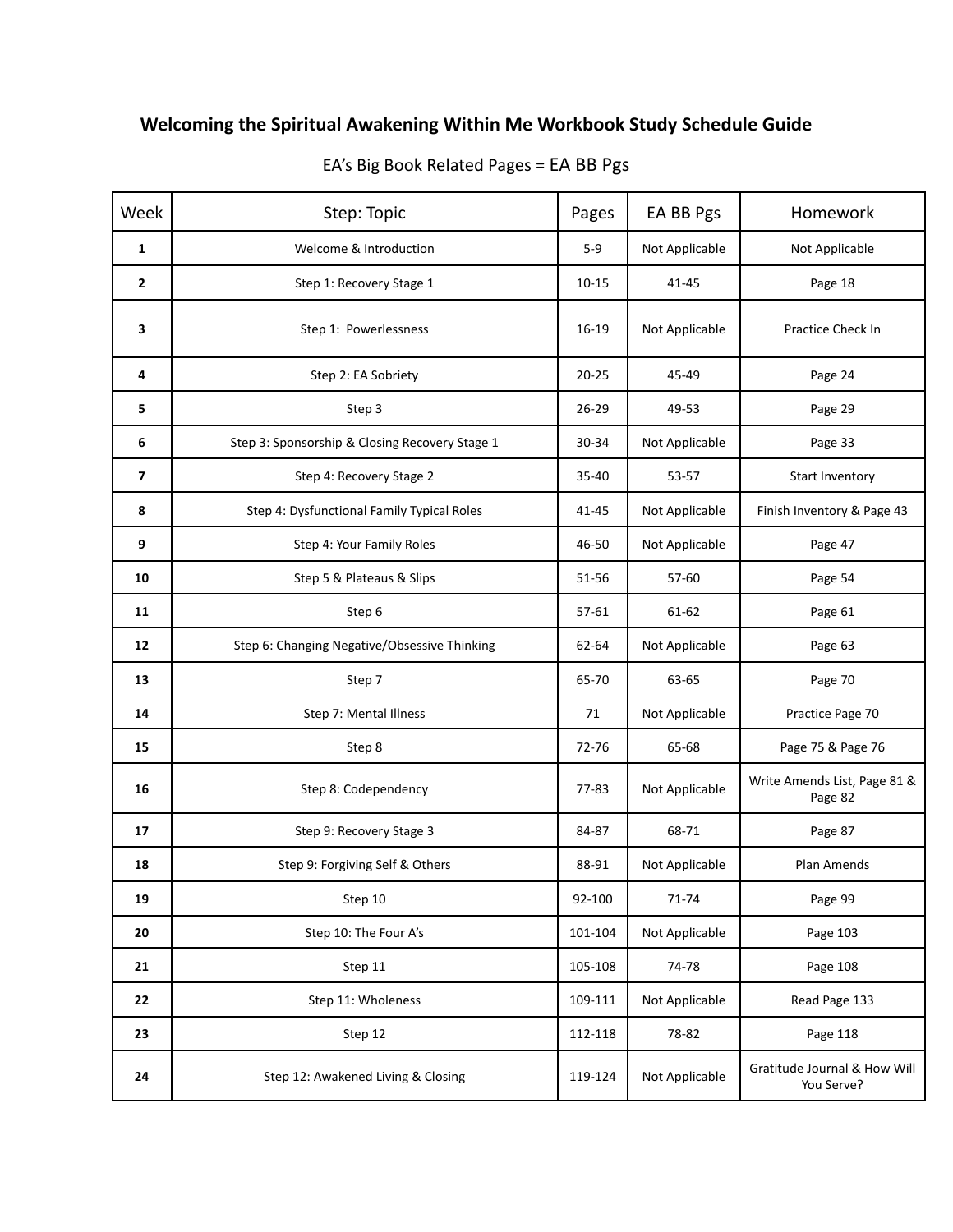# Remotely Accessible or Virtual Meeting Agenda Example

#### **FIRST INTRODUCTION SESSION FOR PHONE OR VIRTUAL MEETINGS —**

- Open with Serenity Prayer
- Welcome & Moderator Introduction
- Explain participant controls (camera, microphone, etc.)
- Review Schedule
	- Allow time for questions
- Show where to find EA Steps on EAI's Website
	- <https://emotionsanonymous.org/literature/ea-program-basics/12-steps.html>
- Goal of Workbook Study Group
- Allow time for any additional questions

### **WEEKLY SESSIONS FOR PHONE OR VIRTUAL MEETINGS —**

- Open with Serenity Prayer
- Welcome & Moderator Introduction
- Explain participant controls (camera, microphone, etc.)
- Opening statement from Suggested Virtual Meeting Guide (#7A) if desired
- Explain "Round Robin (RR)" sharing style
- Use RR sharing style and check in
- Use RR sharing style and share assignments and responses
- Review schedule and assignments for next meeting
- Use RR sharing style and check out
- Allow time for questions
- Closing statement from Suggested Virtual Meeting Guide (#7A) if desired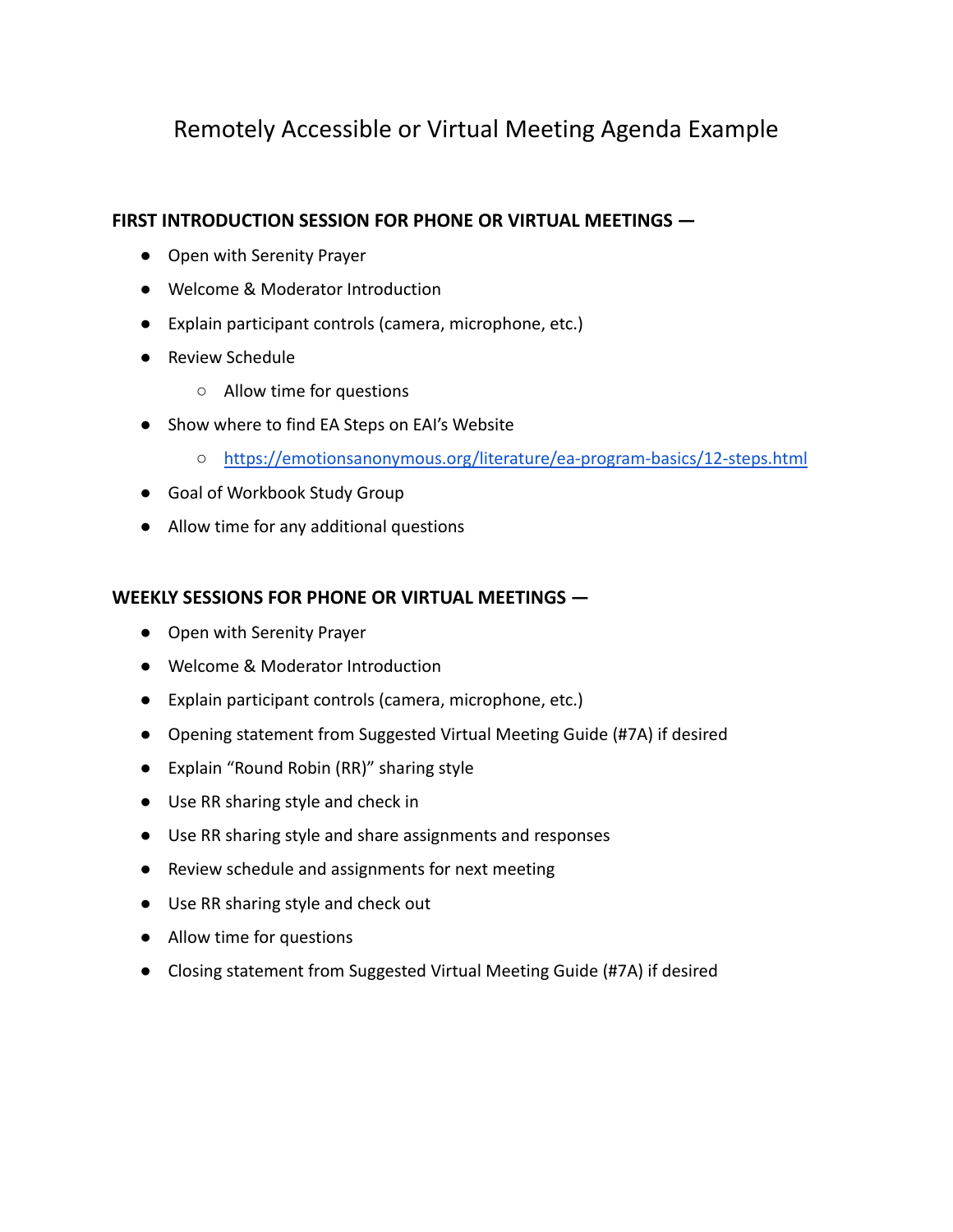# Face-to-Face Meeting Agenda Example

#### **FIRST INTRODUCTION SESSION FOR FACE-TO-FACE MEETINGS —**

- Open with Serenity Prayer
- Welcome & Introductions
- Review Schedule
	- Allow time for questions
- Show where to find EA Steps on EAI's Website
	- <https://emotionsanonymous.org/literature/ea-program-basics/12-steps.html>
- Goal of Workbook Study Group
- Allow time for any additional questions

#### **WEEKLY SESSIONS FOR FACE-TO-FACE MEETINGS —**

- Open with Serenity Prayer
- Welcome & Moderator Introduction
- Opening statement from Suggested Face-to-Face Meeting Guide (#7) if desired
- Explain "Round Robin (RR)" sharing style
- Use RR sharing style and check in
- Use RR sharing style and share assignments and responses
- Review schedule and assignments for next meeting
- Use RR sharing style and check out
- Allow time for questions
- Closing statement from Suggested Face-to-Face Meeting Guide (#7) if desired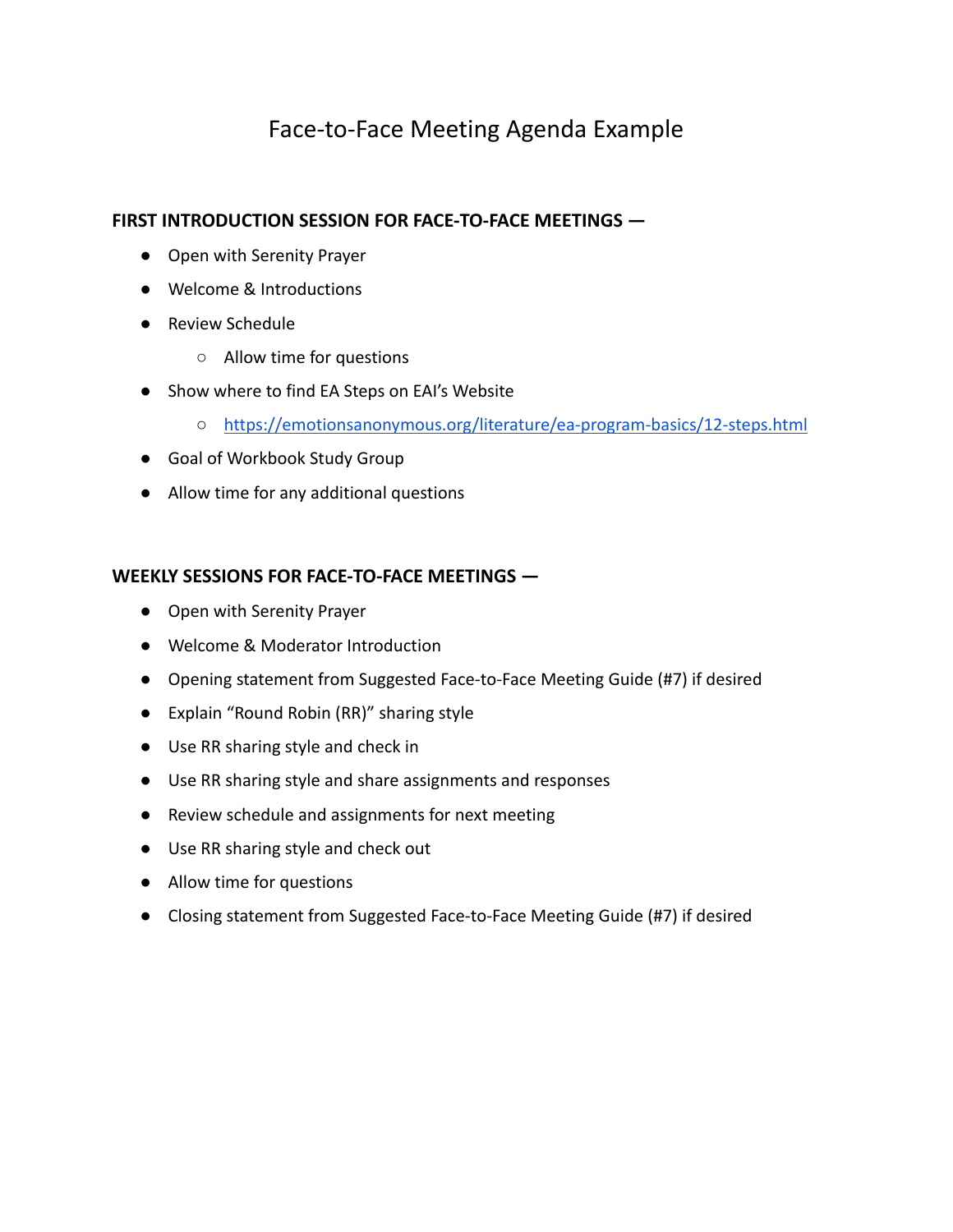### **Frequently Asked Questions for Workbook Group Facilitators**

- 1. Is it important to have a facilitator for the group and what is the role of the facilitator? It is not essential to have a facilitator, however the facilitator is someone who helps a group of people understand their common objectives and assist them in this process. The facilitator prepares materials, coordinates the logistics of the group meeting, and moderates the meetings.
- **2. Does the facilitator function as a sponsor?** It would depend on the facilitator to set their boundaries. The suggestions are that the group co-sponsors each other or each person seeks out their own sponsor.
- **3. What are the requirements for becoming a workbook facilitator?** None, only the willingness to do service for other members. It would be helpful or ideal if the person has been through the 12 Steps, however it is not necessary.
- 4. Our group would like to start a 12 Step Study Group, however there is no one that has been **through the 12 Steps and 12 Traditions. Is that okay?** A group can still move forward with starting a 12 Step Study Group by following the process and suggestions laid out in the Spiritual Awakening Workbook (#83).
- **5. Are participants required to have sponsors?** It is encouraged that participants find a sponsor when they are ready or the group members may co-sponsor one another.
- **6. How does co-sponsorship work?** Please view the page "What is Sponsorship/Co-Sponsorship?" on EAI's website or purchase/read the *Sponsorship in EA* (#25) pamphlet.
- 7. If the participant does elect to have a sponsor, what is the role of the sponsor since the **participant is going through the 12 Steps with the 12 Step Study Group?** The sponsor and sponsee would come to an agreement of how their relationship would work. Please view the page "What is Sponsorship/Co-Sponsorship?" on EAI's website or purchase/read the *Sponsorship in EA* (#25) pamphlet.
- **8. Can participating in the 12 Step Study Group be effective without a sponsor?** Yes through the agreed co-sponsorship of another participant in the 12 Step Study Group.
- **9. What are the benefits of a remotely accessible or virtual study group?** Convenience low cost (no room rental), accessible wherever you are able to connect online or have phone service, and no travel time.
- **10. What are the benefits of face-to-face groups?** More personal because you are in the same physical space.
- **11. At what point do you stop accepting new participants?** A general suggestion would be the group would close after the end of Step 2. Any latecomers would need to do the Step 1 and Step 2 work outside of the meeting to catch up. The other option would be the group holds a group conscience meeting to discuss the matter if it comes up.
- **12. What is the suggested size of a study group?** The recommended size is six people (five participants and one facilitator).
- **13. Is there a time limit on sharing?** It is recommended that the group hold a group conscience meeting to determine time limits and how long each person would be allowed to speak.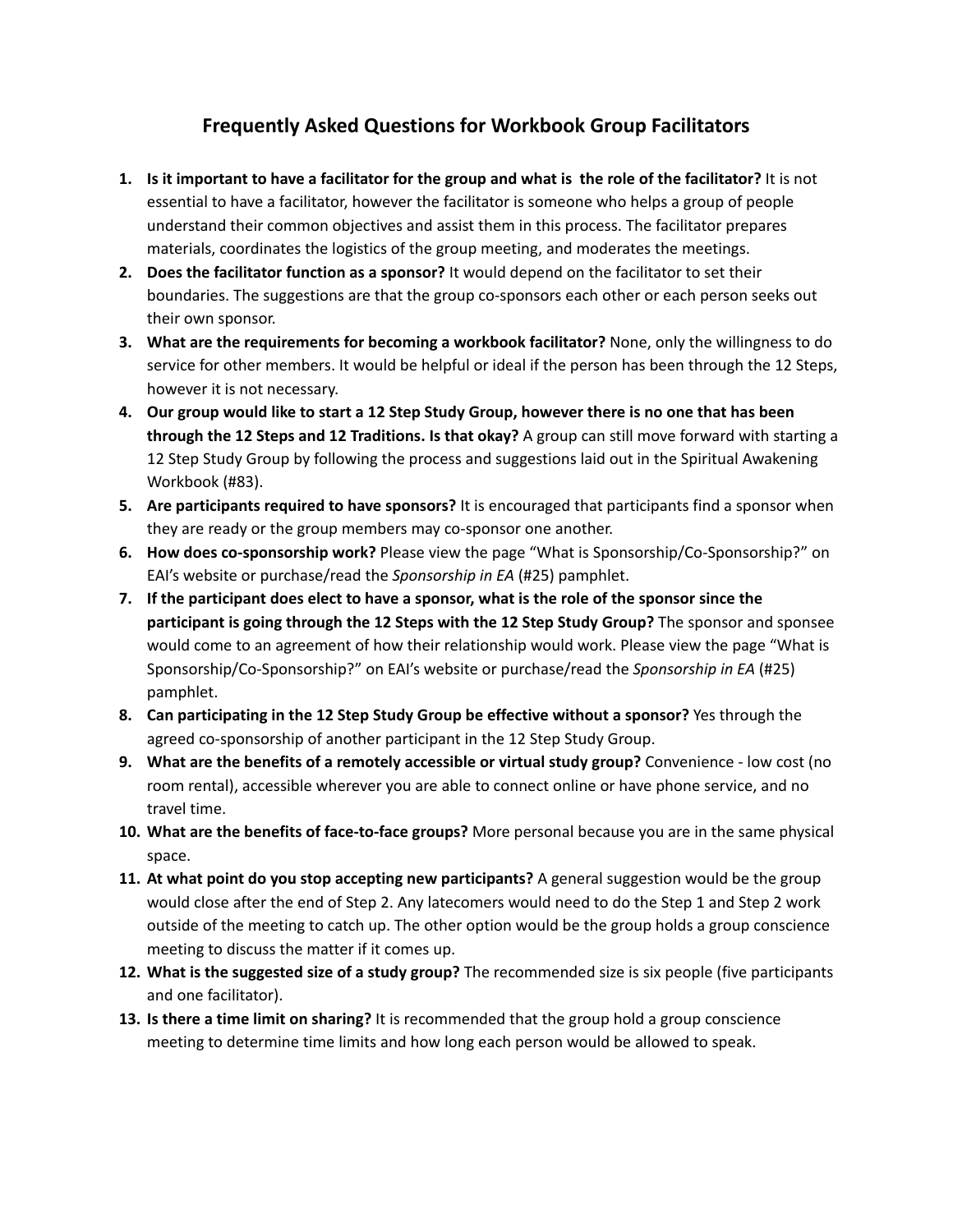### Now What?

Facilitators and groups need to inform EAI that they are creating a Spiritual Awakening #83 Workbook Study Group. Below is the information that EAI needs to know.

- What type of meeting?
	- Face-to-Face, Remotely Accessible by Phone, or Virtually Online
		- If it is face-to-face
			- Where is the meeting?
				- City, State/Province, Zip Code, Country
				- Location Name
				- Address
		- If it is remotely accessible by phone
			- Phone Number
			- Access Code (if required)
		- If it is virtual
			- Platform (Zoom, Skype, etc.)
			- Meeting ID
			- URL Link
			- Password (if required)
- Start Date
- Facilitator Contact Information
	- Phone Number
	- Email Address

Share flyers locally and meeting information with other EA members you know that might be interested in joining.

> P.O. Box 4245 Saint Paul, MN 55104-0245 © 2020 Emotions Anonymous International — Item #83A EA-approved literature. This may be reproduced for free distribution.